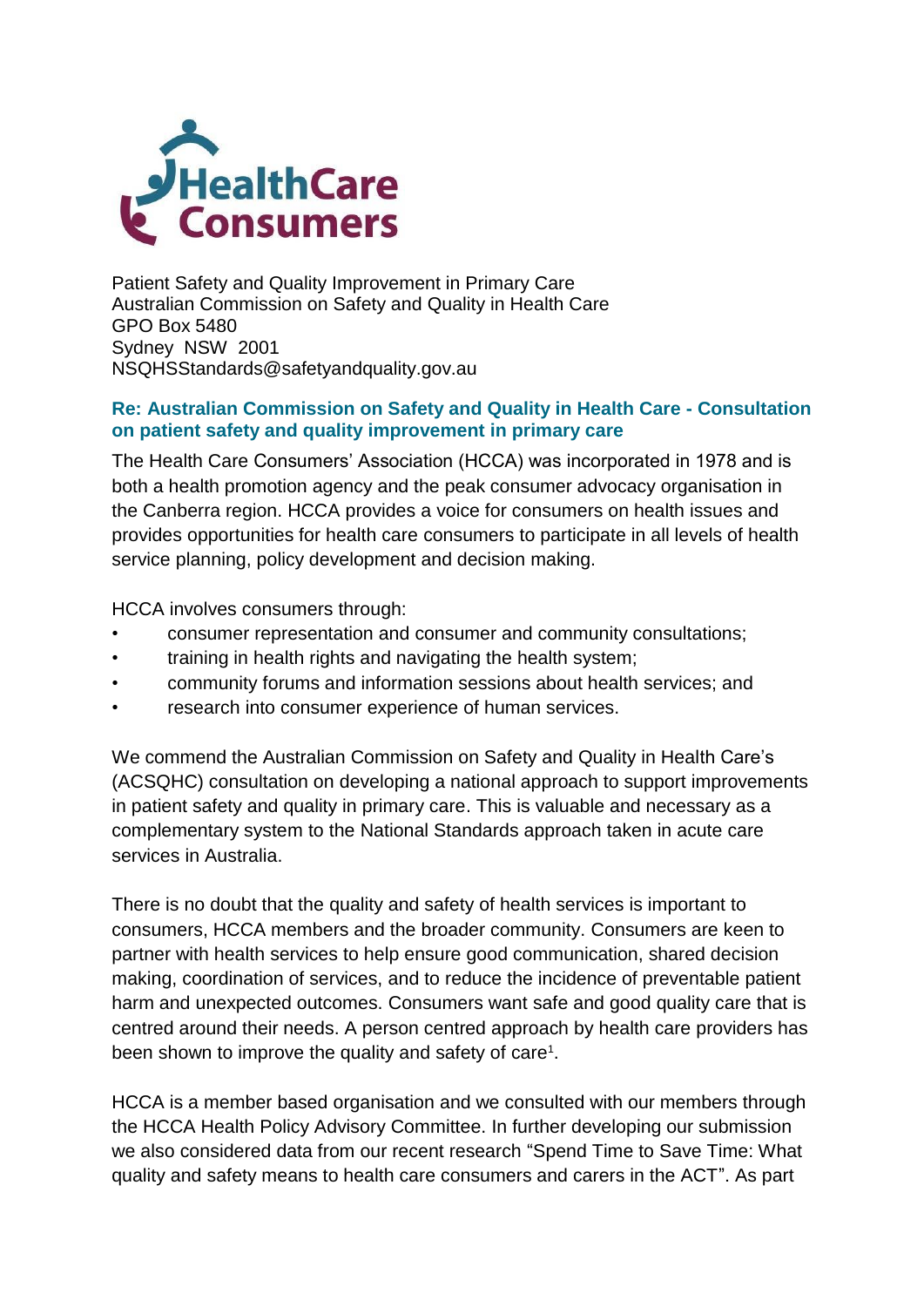of this project partnering with ACT Health, HCCA undertook consumer and community consultations to identify what quality and safety means to consumers and carers and to record experiences and perspectives of care provided by ACT Health. This report (available on request) identified:

- Elements of high quality and safe care experienced by consumers and carers in the ACT.
- Elements of care that make consumers and carers feel unsafe.
- How clinical areas could improve their services.
- The effectiveness of existing consumer feedback processes and the need to ensure a learning culture around these
- Consumer and carer priorities for public reporting on health service quality and safety.

This year we also completed research into "Consumer experiences and expectations of General practice and after-hours primary care in the ACT". This research included a consumer survey with more than 1000 respondents, as well as some in-depth interviews with consumers and carers, who shared their experiences of using general practice and other after-hours services (report available on request).

Our research, along with the feedback of our members has shaped this submission.

Thank you for the opportunity to put forward a consumer view on this important topic and share our consideration of the issues around patient safety and quality improvement in primary care, as they pertain to those accessing health care in the ACT.

Yours sincerely

Kathryn Dwan Manager, Policy & Research, HCCA 22 December 2017

<sup>1</sup> The various definitions of patient, person and consumer centred care all describe "an approach to the planning, delivery and evaluation of health care that is grounded in mutually beneficial partnerships among health care providers, patients and families" (Institute for Patient and Family Centred Care (2010). The Picker Institute's (2013) Principles of Patient-Centred Care, identifies 8 principles, se[e http://pickerinstitute.org/about/picker](http://pickerinstitute.org/about/picker-principles/)[principles/\)](http://pickerinstitute.org/about/picker-principles/)

> Health Care Consumers' Association, 100 Maitland Street, HACKETT ACT 2602 Phone: 02 6230 7800 ABN: 59 698 548 902 Email: [adminofficer@hcca.org.au](mailto:adminofficer@hcca.org.au)  [hcca.org.au](http://www.hcca.org.au/) | [hcca-act.blogspot.com](http://hcca-act.blogspot.com/) | [facebook.com/HCCA.ACT](http://www.facebook.com/HCCA.ACT) | [@HealthCanberra](http://twitter.com/healthcanberra)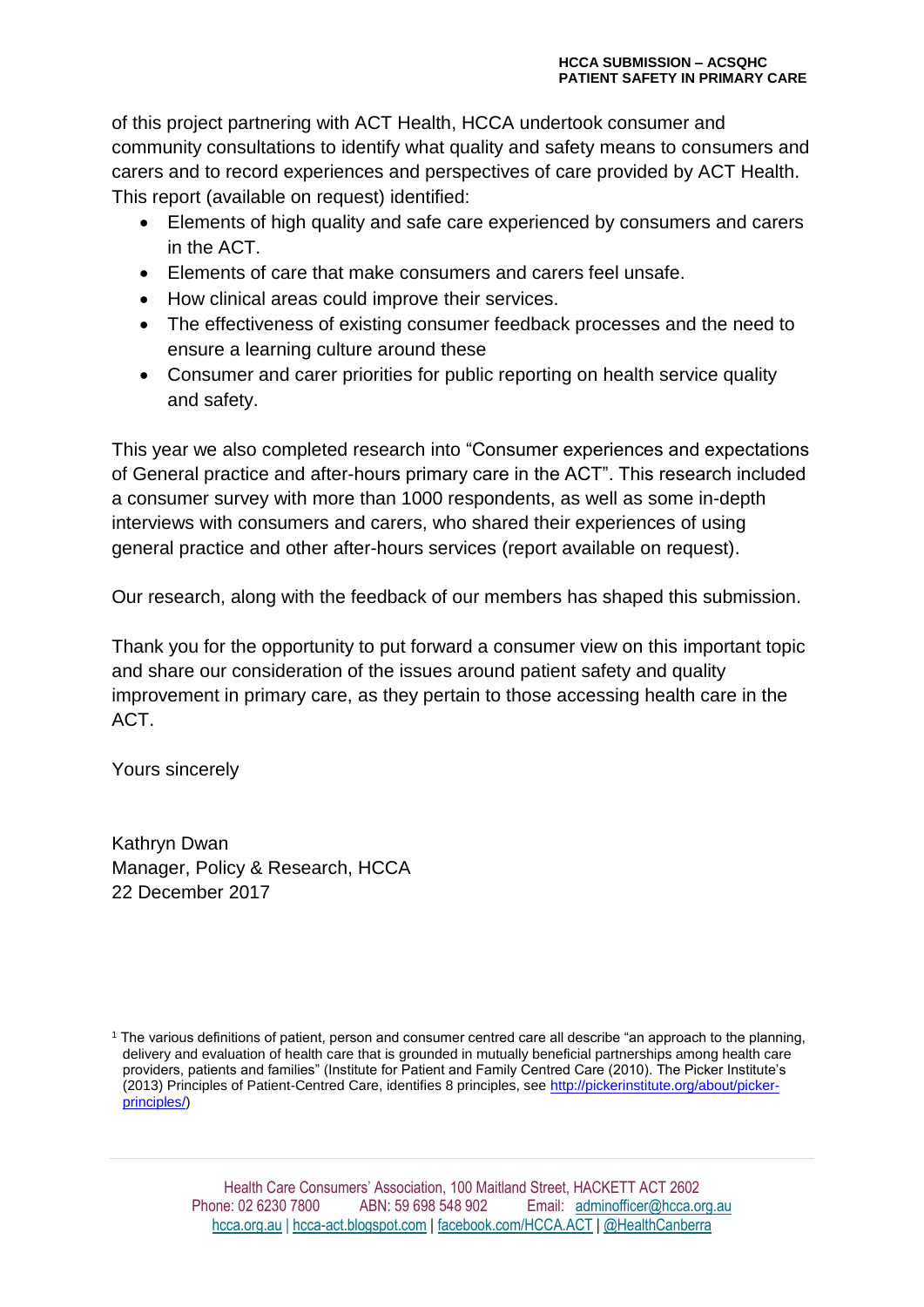

# **HCCA Submission to the Australian Commission on Safety and Quality in Health Care: Consultation on Patient safety and quality improvement in primary care**

Submitted 22 December 2017

Contact: Darlene Cox Executive Director 02 6230 7800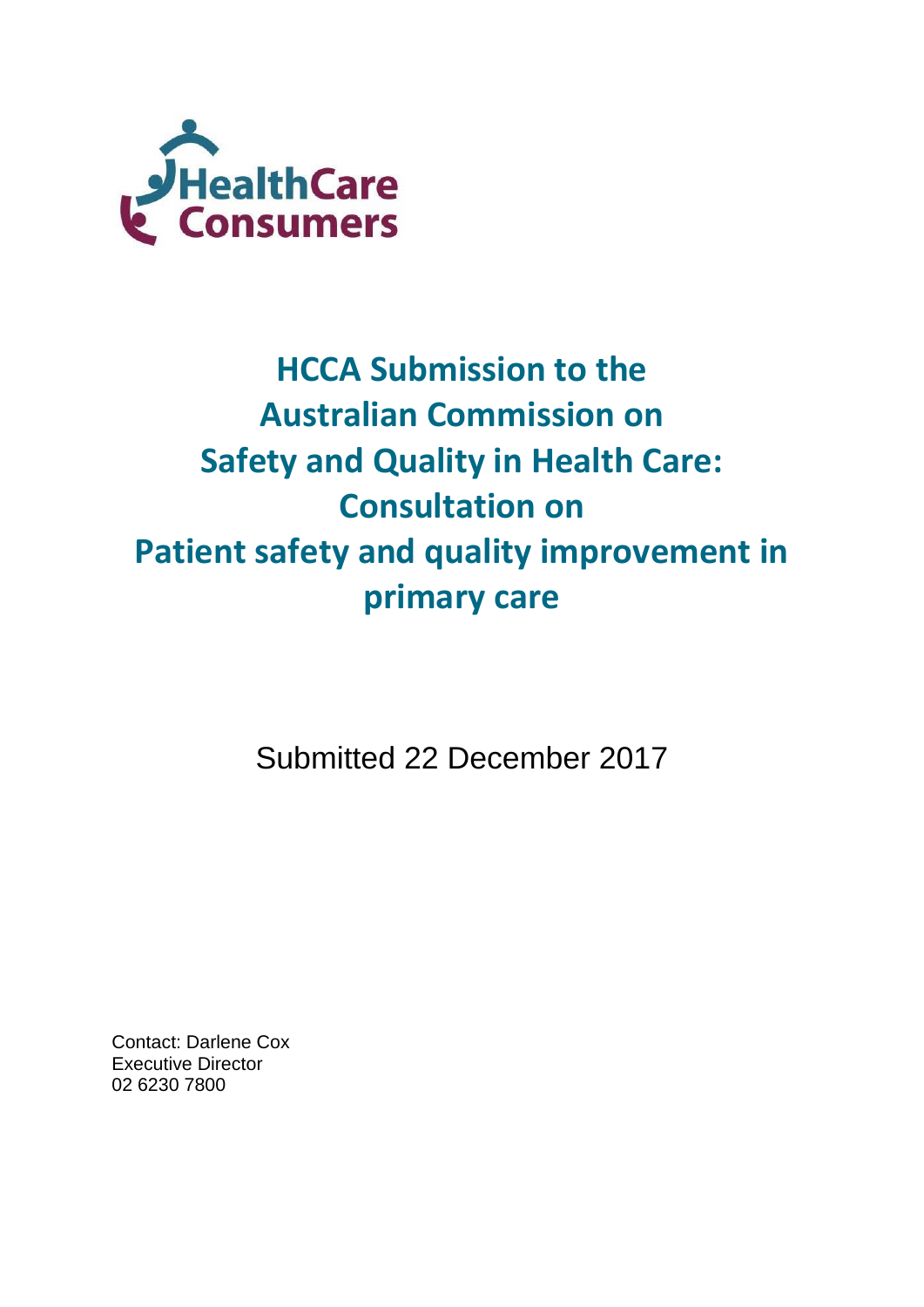# Executive Summary

HCCA agrees that an integrated national approach is the best way to support patient safety and quality improvements in primary health care. Overall, we strongly encourage the development of national standards in relation to patient safety and quality in primary health care, as part of the broader continuous quality improvement processes across different sectors and settings in Australian health care.

Commitment to a person-centred approach to health care is a key factor in improving the quality and safety. This would mean systemic changes, such as Shared Decision Making, as well as encouraging better communication and coordination between consumers and their health care teams. Learning from consumers' experience of their healthcare journey is essential to reducing the incidence of preventable patient harm and unexpected outcomes. Consumer can provide unique perspectives on safety and quality at many points, including reporting, data analysis and interpretation, the development of solutions and improvement monitoring. This involvement can help achieve what consumers want – accessible, appropriate and timely care that is centred around their needs.

HCCA makes a distinction between "primary health care" and "primary care". The former is based on the WHO Alma-Ata declaration on primary health care<sup>1</sup>. The latter has a narrower definition that focuses on the entry point to the health care system and it does not require a referral (see Feedback on Consultation Questions – 1.). The consultation document uses the terms interchangeably and this is confusing and may mislead the reader. We understand that the document is focused on primary care services beyond general practice and strongly recommend that only the term "primary care" is used.

Our submission highlights the following issues in supporting patient safety and quality improvements in primary care:

- High quality and safe care for consumers in the primary care setting is important. Primary care is an entry point to the health system, and plays an ongoing role in facilitating and coordinating the health services accessed by consumers. This should be considered as a key principle in a national approach to patient safety and quality in primary care.
- The consultation paper does not use the language of person-centred care it takes more of an episodic and location specific approach. The focus needs to be on the provision of person-centred primary health care – not servicecentric care.
- The consultation paper makes numerous references identifying primary care services as small businesses. Small businesses rely on the trust and confidence of their customer base. They also need to be efficient and effective to retain a competitive edge. More emphasis could be placed on the evidence that demonstrates safe, high quality health services are more effective, efficient and preferred by consumers.
- Clinical governance processes in primary care can be influenced by the person and the profession they represent. Appropriate performance measures and oversight of these processes are necessary. These must have a consumer focus as well as align closely to clinical outcomes.

-

<sup>&</sup>lt;sup>1</sup> [http://www.who.int/publications/almaata\\_declaration\\_en.pdf](http://www.who.int/publications/almaata_declaration_en.pdf) [accessed 11 December 2017]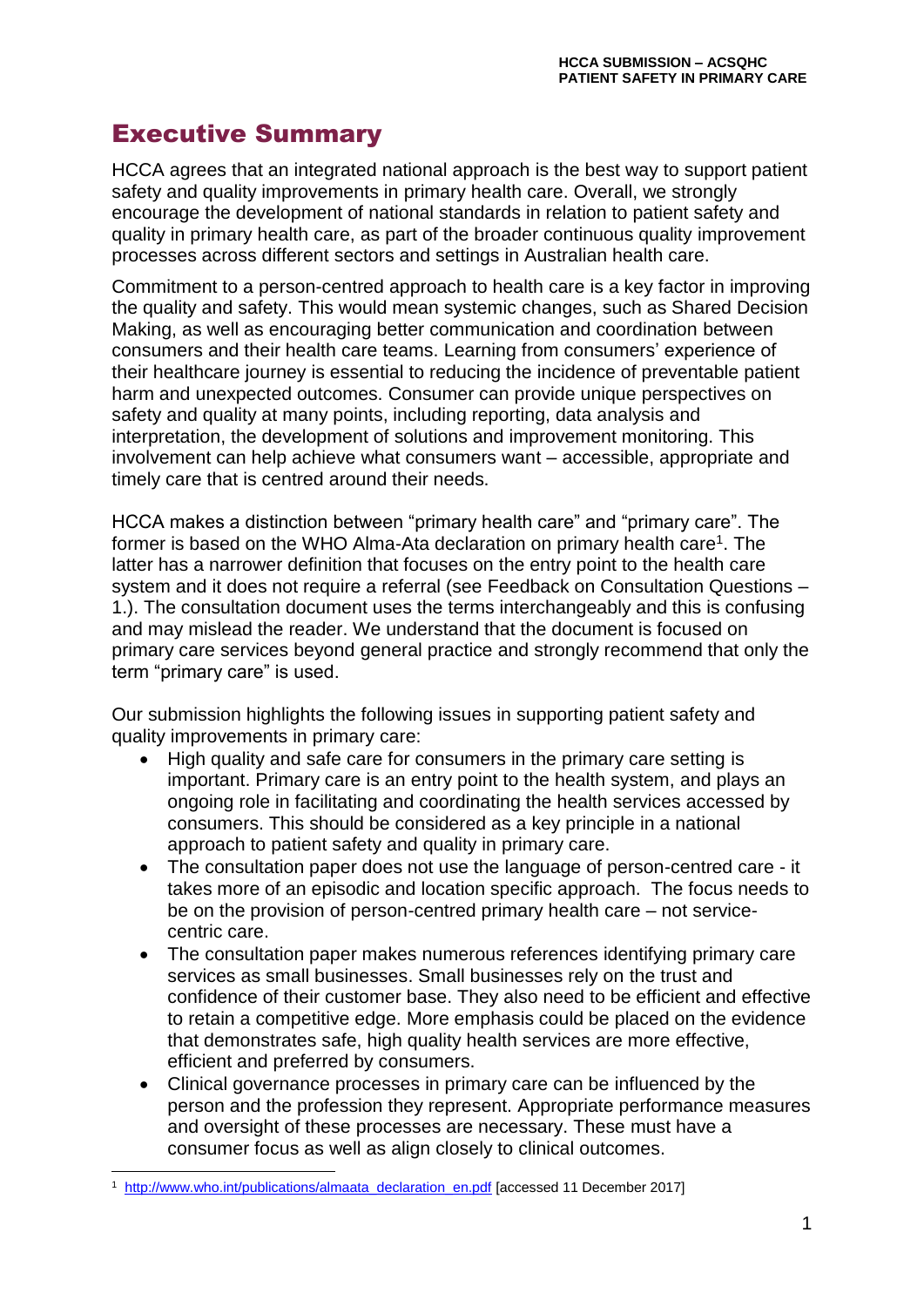- Data collection and outcomes are key elements of patient safety and quality improvement – HCCA believe this needs to happen in a systematic way across the primary care sector. Better data will help to prioritise and allocate limited resources to improving systems for safety and quality.
- An important concern for consumers or their carer is that they are often the only person in the care team with the full picture and knowledge of their health condition/s and information. This can be particularly exhausting for consumers with chronic or complex conditions when relating to a new healthcare team.

# Feedback on Consultation Questions

**1. The scope of primary care services that may use and benefit from nationally consistent safety and quality strategies, tools and resources**

We support the Australian Commission on Safety and Quality in Health Care (ACSQHC) taking an active role in developing a national approach to patient safety and quality improvements in primary care. However, we believe it is essential that the terms primary care and primary health care be clearly defined in a way that distinguishes them from each other, and that they are not used interchangeably.

While the definition provided in the consultation document is consistent with definitions used in other national work on primary care in Australia in recent years, HCCA recommends that the definition has more of a consumer focus, particularly at the beginning:

*Primary care is the first point of contact for people requiring health care. Unlike many medical specialties, people do not require a referral to receive primary care.* 

*Primary care may comprise a one-off visit (e.g. vaccination) or be part of an ongoing series of episodes of care (e.g. regular dental check, support managing a chronic condition).* 

*Primary care services are provided by* 

- *general practitioners,*
- *practice and community nurses,*
- *nurse practitioners,*
- *allied health professionals,*
- *midwives,*
- *pharmacists,*
- *dentists, and*
- *Aboriginal and Torres Strait Islander health practitioners.*

*They are available in a range of locations including*

- *the home*
- *general or other private practice,*
- *community health services, and*
- *local and non-government organisations.*

We acknowledge that there is some variation in how primary health care services are delivered, managed, and funded in different contexts and jurisdictions across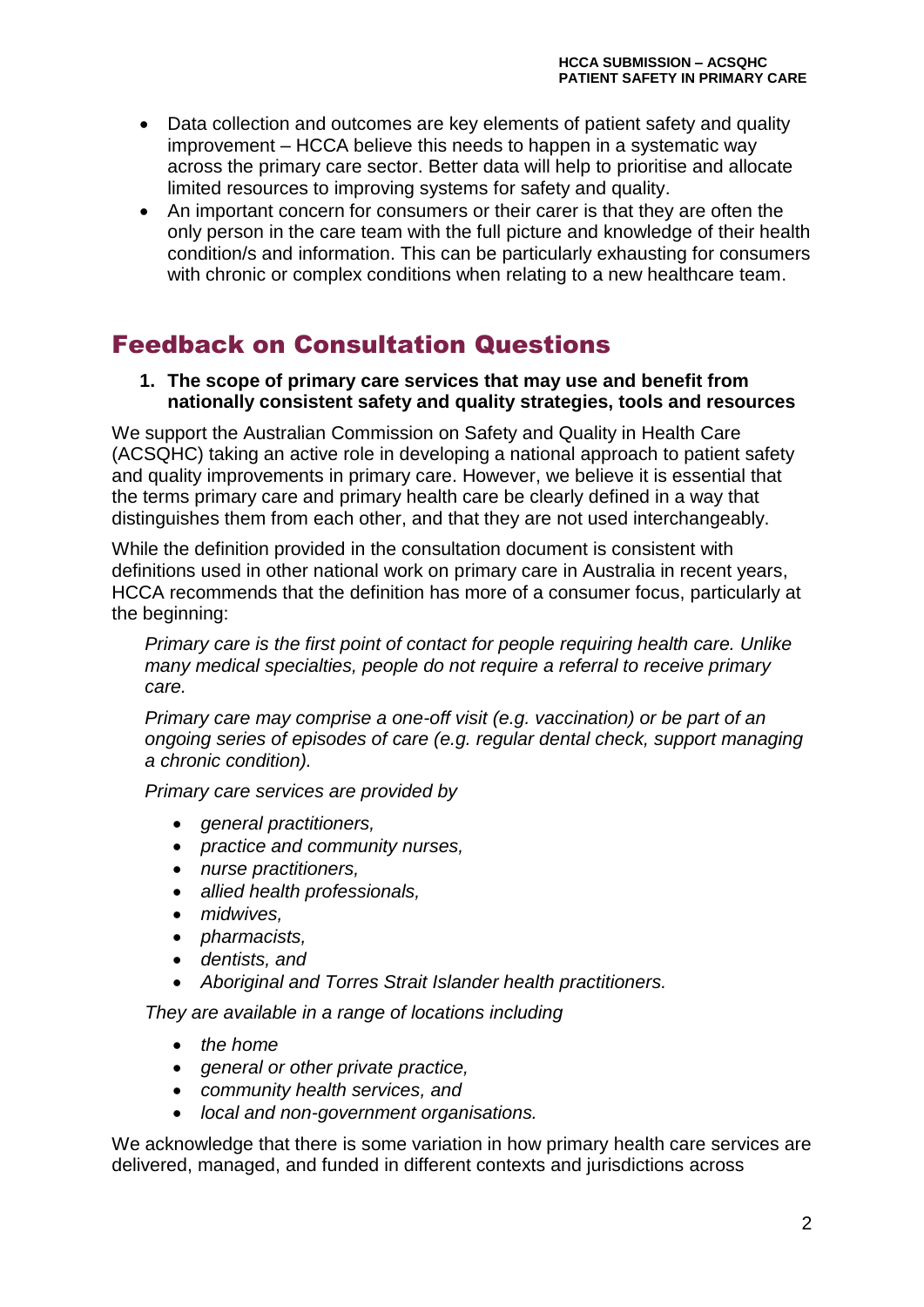Australia. However, we believe that many proposed national standards for primary care could still be applicable, as there is benefit for consumers in expecting safe and high quality care across the primary health care system as well as between the acute and primary care systems.

#### **2. The safety and quality issues currently experienced in primary care services and how these are being addressed**

HCCA considers primary care to be both an entry point to the health system, but also an ongoing facilitator and coordinator of services accessed by consumers*.* High quality and safe care for consumers in the primary care setting has, at its heart, capacity to do this effectively. It may be that projects, such as Health Care<sup>2</sup> (currently being trialled), along with improved data and better communication between health care providers, facilitated by better e-health systems, might go some way to improving safety and quality for consumers using primary care services.

Progress in Shared Decision Making*<sup>3</sup>* to date has been slow. Although the Commission has been working on this for a number of years, only three Patients Decision Aids<sup>4</sup> have been developed. Funding mechanisms could be used to encourage progress. The benefits of Shared Decision Making for both clinicians and consumers needs to be promoted, and health professionals need opportunities for key skills and human factors training to assist with this process.

As the consultation paper notes (p5), there is a range of safety and quality related activities at different levels of primary care. These activities can sometimes be disconnected from each other, unevenly distributed, duplicating effort, as well as lacking links to quality and safety work more broadly.

We commend the two strategies from ACSQHC to commence immediately (p6):

- Development of nationally consistent safety and quality health service standards for use by primary health care services, where a safety and quality framework does not currently exist.
- Review of the ACSQHC's practice-level indicators for primary care to support service improvement through performance monitoring and benchmarking.

#### **Understanding consumer experiences in primary care**

It is important to develop an understanding of what consumers expect and experience in primary care. HCCA recently conducted some research looking at "Consumer experiences and expectations of General practice and after-hours primary care in the ACT". A total of 1035 people responded to an online survey. While HCCA is yet to conduct tests of significance, some of the preliminary findings are relevant to this consultation.

 Outside of general practice, respondents were far more likely to use their local pharmacy as a source of health information than any other source.

<sup>2</sup> <http://www.health.gov.au/internet/main/publishing.nsf/Content/health-care-homes> [accessed 22/11/2017]

<sup>3</sup> <https://www.safetyandquality.gov.au/our-work/shared-decision-making/> [accessed 24/11/2017]

<sup>4</sup> <https://www.safetyandquality.gov.au/our-work/shared-decision-making/patient-decision-aids/> [accessed 24/11/2017]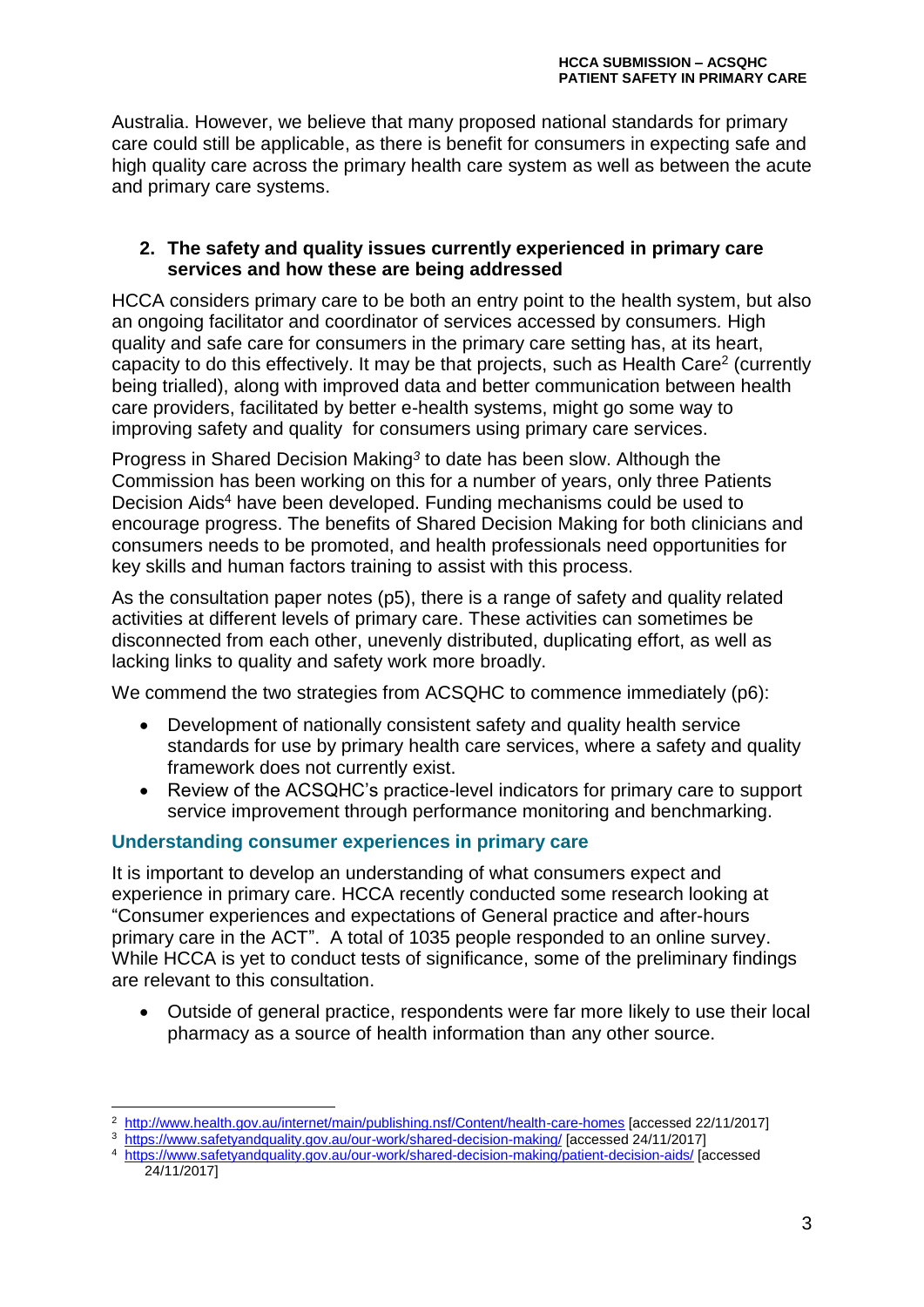- Where respondents scored their GP well on a range of quality indicators<sup>5</sup> they were a lot less likely to have used after-hours services. (See Table 1.)
- The majority of respondents (more than 80%) had a regular GP. Those who didn't have a regular GP or practice were less positive about quality indicators, based on their last GP visit. These results point to the importance of the ongoing GP-patient relationship and the better quality of interactions when consumers have a regular GP or practice.

# **Table 1.**

| <b>Quality indicator of GP</b><br><b>visits</b>         | <b>Respondents with a</b><br>regular GP or practice<br>answering 'Always' or<br>Mostly' | <b>Respondents without</b><br>a regular GP or<br>practice answering<br>'Always' or Mostly' |
|---------------------------------------------------------|-----------------------------------------------------------------------------------------|--------------------------------------------------------------------------------------------|
| <b>Spends Enough Time</b>                               | 89%                                                                                     | 51%                                                                                        |
| <b>Clearly Explains</b>                                 | 93%                                                                                     | 72%                                                                                        |
| <b>Encourages Questions</b>                             | 79%                                                                                     | 33%                                                                                        |
| Gives me enough<br>information                          | 86%                                                                                     | 50%                                                                                        |
| Info on treatment options                               | 86%                                                                                     | 47%                                                                                        |
| Includes me in treatment<br>decisions                   | 88%                                                                                     | 44%                                                                                        |
| <b>Clearly explains purpose of</b><br>test or treatment | 90%                                                                                     | 53%                                                                                        |
| <b>Clearly explains test</b><br>results                 | 91%                                                                                     | 56%                                                                                        |
| <b>Supports self management</b>                         | 87%                                                                                     | 33%                                                                                        |

# **Access**

Access to services is an issue for consumers. There are many aspects to access and there needs to be both useful systems and adequate staffing to facilitate timely, easy access to primary care services. For example, consumers from our survey<sup>6</sup> commented on a range of issues relating to access including timeliness, cost, online, nurse practitioners, and transport.

**Timeliness** 

-

*..everything takes a really long time in Canberra, i.e. to see specialists, waiting times for certain tests… instead, you're stuck for months.*

*It would be better if I could see my GP for non-urgent matters in less than 2-3 weeks.*

<sup>5</sup> Time listening, talking and explaining, encouraging them to ask questions, including them in decision making about their treatment options, and they felt support to self-manage their conditions.

<sup>6</sup> This was HCCA's 2017 survey as part of the project "Consumer experiences and expectations of general practice and after-hours primary care in the ACT"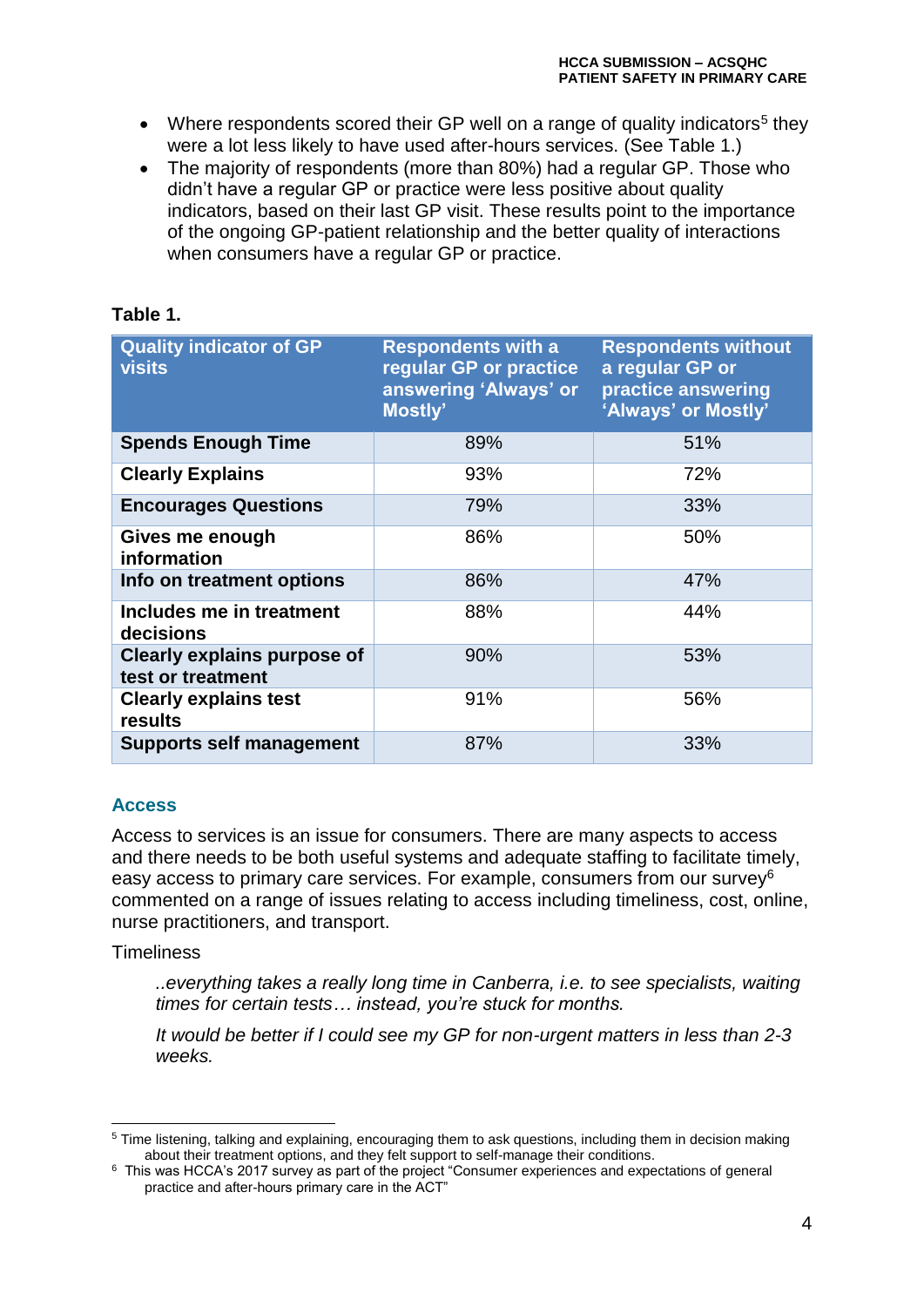*..very expensive and long waits to see doctors and specialists even with an appointment.*

Cost

*It is so important to be able to access low cost after-hours care… health issues often pop up after-hours. To be able to quickly go to the walk in centre or call the national home doctor service in the past few years has greatly improved our access to health care. Prior to the existence of these services we found it so stressful to be able to access appropriate after-hours support… like knowing whether a child is fit for childcare or needs to be at home.*

*GP services are constrained by the way Medicare pay them. Complex chronic conditions are not [sufficiently] covered in a Care Plan nor do these plans cater for the need to visit allied services, e.g., physiotherapists more than 5 times per annum if you have more than one chronic condition.*

*I also like that I can get my annual flu vaccination at my local pharmacy as it's easier and cheaper for me than having to go to my doctor.*

#### **Online**

*[I] can make on-line booking with my practitioner and [a] phone message to receptionist will achieve an email message to GP or allied health worker.*

*We can make appointment 24/7 on an app on the phone. This gives great flexibility and power once the need for a visit has been identified.*

*Now that everything is on computers, relevant details regarding patients do not seem to be passed on to specialists etc – the patients themselves having to make sure that they keep up to date on say their medications or otherwise big mistakes may be made.*

Nurse Practitioners

*I* would welcome seeing a nurse practitioner if they were able to prescribe the *medication I need.*

#### **Transport**

*We called for a home visit because I had severe vertigo and there was no way I could get to a doctor via any means of transport… I was unable to walk, unable to stand up… to see a doctor at my own home was invaluable.*

The systems for accessing services should enable a patient-centred approach that provides continuity of care and support beyond the current treatment episode – particularly important in referral processes between services, and also for comprehensive information provided back to primary care services such as timely and comprehensive discharge summaries to enable appropriate care when patients are discharged from hospital. Similarly, when one clinician refers a patient to another for specific assistance, reporting back can improve the patient experience and reduce costs from duplication of tests etc. For example, consumers told us:

*In dealing with various symptoms of a chronic health conditions, plus other, different health conditions, I have often found quite poor communication, coordination and follow-up between different health care professionals… eg in the care of conflicting medications for different conditions… there is a great*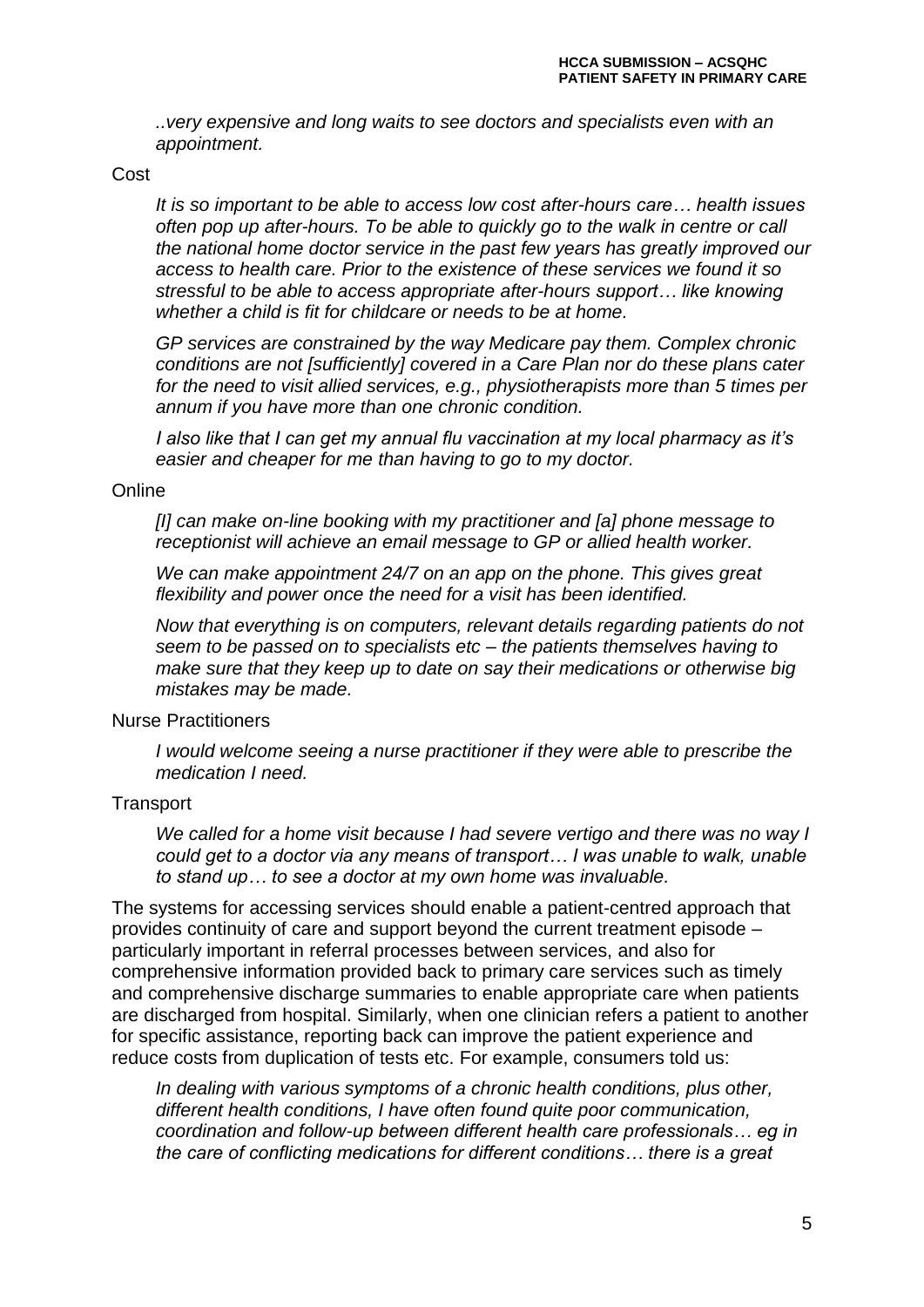*deal of onus on patients to do their own research for resources to treat specific medical conditions.*

*For elderly long term chronic pain patients a system that allows the local pharmacist to renew the monthly scripts and an annual visit to the doctor/pain specialist… would make better sense and still provide good independent oversight.*

*The National Health Co-op is proactive in holding programs to help particular categories of patients…very helpful.*

*I have observed a clear collegiate relationship in the practice and a good use of practice nurses, associated allied health and test services, and good coordination between them through shared records etc.*

*Trying to find a GP that understands multiple health conditions is hard, I'm constantly having to do my own research and ask for tests that otherwise would not be ordered.*

## **Communication**

Currently in the ACT, the systems and processes supporting effective information transfer and communication of information are often unreliable and not timely. This has an impact on the safety and quality of care provided by primary care services. There are sometimes significant delays and inefficiencies experienced by consumers due to their primary care services spending time chasing up and gathering the information they need about their patient. Examples include discharge summaries, test results and follow-up advice from a referral. A key concern for consumers is that they are often the only person in their care team with the full knowledge of, and access to, all their health information. This can be exhausting and unnecessarily stressful for consumers with chronic or complex conditions. We anticipate that these issues may be somewhat alleviated with full use of the Personally Controlled Electronic Health Record (PCEHR) by both health professionals and consumers.

Related to effective communication, the ongoing silo or speciality approach to delivering healthcare is inconsistent with the concept of Shared Decision Making. There needs to be systems and processes in place that naturally facilitate multidisciplinary teams working together, including primary care services. The communication skills of care providers are key to shared decision making, which benefits consumers. Shared decision making needs to be supported by a consistent approach to how different consultation modalities are utilised. For example, Medicare rebates for online and skype consultations in General practice exist, but nothing similar is in place for mental health community consultations. Also, currently, some Medicare items relating to certain consultation modalities are barely used.

#### **Importance of data**

Data capture of critical incidents and near misses, using standard national definitions, is important to ensure:

- consistency of practice
- reliability of services
- documentation of follow-up, including open-disclosure
- focused plans for improvement.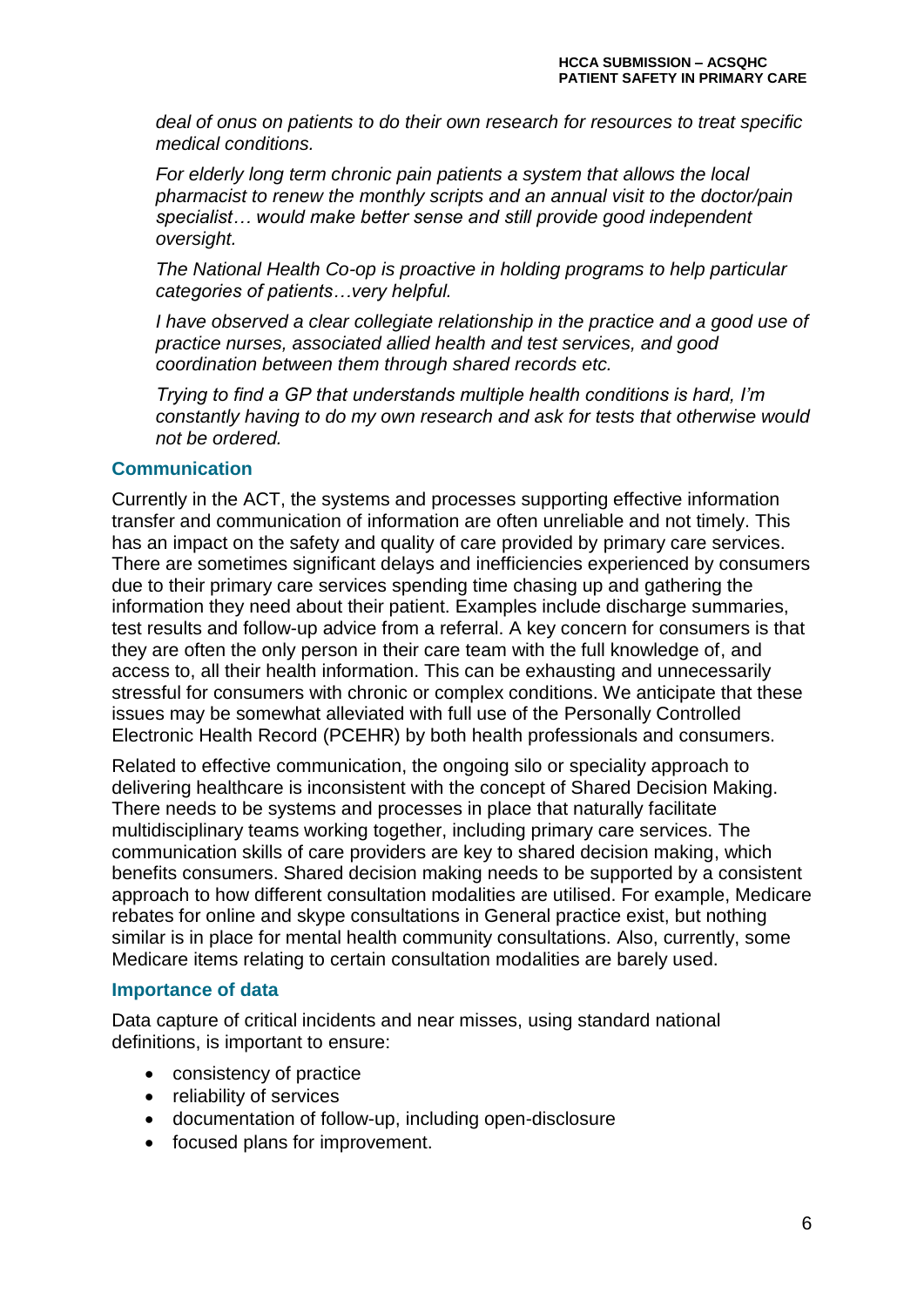Without appropriate data, it's difficult to identify what and where the problems are, how to consider addressing them, and how to prioritise where to act, based on magnitude or risk. Data is a key element of patient safety and quality improvement. We note the strong vested interested of peak bodies in the health sector, including both pharmacy and medical groups. Data on patient safety and quality – both the positive and negative health outcomes that affect the lives of every individual interacting with the health system – should not be withheld in an effort to protect the interests of some health professionals or businesses. A safe and high quality health system needs to be transparent and accountable to those it serves. Where issues are identified, consumers need to be involved as a key stakeholder to analyse data and help identify solutions for improvement.

- **3. Developing a set of NSQHS Standards for primary care services other than General practice, and**
- **4. Reviewing the Commission's practice-level safety and quality indicators for primary care**

There are a multitude of organisations, funders and accreditors across the primary care sector. We believe it is vital that recommendations for National Standards and Practice Level Indicators to complement existing accreditation processes, particularly with respect to the National General practice Accreditation Scheme, the Practice Incentives Program (PIP) and safety and quality guidelines.

HCCA proposes that that the potential NSQHS Standards for Primary Care aggregate all relevant existing standards and accreditation programs and seek to reduce fragmentation. The standards should enable change at the local level but sit within a national framework. The indicators adopted need to be aligned to the standards and should be mutually inclusive, that is measurement of all indicators should be required to provide a picture of the performance against the standards.

The focus needs to be on the provision of person-centred primary health care, not service-centric care.

Unlike other accreditation processes the RACGP standards accreditation process does not involve consumer surveyors or have much input from consumers or carers. This means a person centred approach is less likely to develop without specific guidance and standards.

We suggest that standards in primary care need to use the language of personcentred care and examine the patient journey along with addressing potential and cumulative harm that could be experienced.

# **Clinical Governance**

Clinical governance processes in primary care can be influenced by the person in the profession they represent. For instance, one individual could potentially hold a number of different governance and organisational roles for a small organisation. Good clinical governance can only be delivered when the appropriate systems are in place to provide oversight of the practice of providers. However, the patient journey is the bottom line and the common thread across the system, so it is important that there is a connection between clinical governance in the tertiary care setting and primary care. At a minimum, GPs need to participate in incident management systems used in the hospital system. Many incidents and unexpected outcomes occur once a patient has left hospital and many also occur as a result of GP care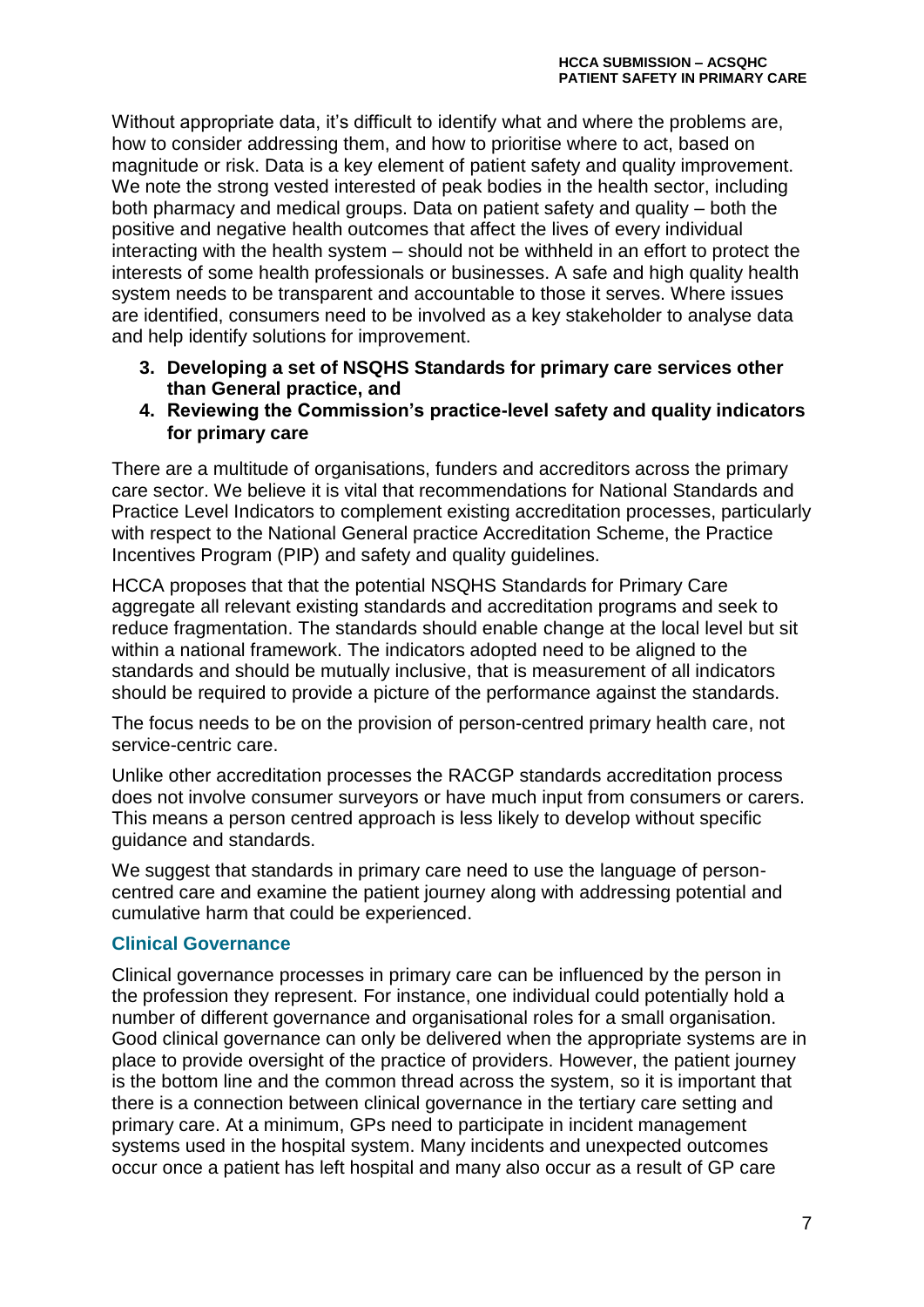outside hospitals. Appropriate performance metrics and oversight of these are necessary, and these must have both a consumer focus and align closely to clinical outcomes.

#### **Addressing variations in practice and outcomes**

A national approach to patient safety and quality improvements in primary care needs to address variations in practice where it is unwarranted. There is a good evidence base in the important work of the ACSQHC in the Atlas of Variation Vol 1 & 2. The variation in access and outcomes of health care across different geographic areas particularly needs to be addressed.

## **Analysing patient safety data for improvement**

We know that preventable adverse events continue to occur across the Australian healthcare system, even though reliable current national data on preventable harm or unexpected patient outcomes is not available. This is especially so in the primary care context. The incidence of adverse events in hospitals were quantified in the landmark 1995 research, the Quality in Australian Health Care Study as 16.6% of admissions<sup>7</sup>. The 2008 US Medicare study showed around 27% admissions involved at least temporary harm<sup>8</sup>. In its 10 facts on Patient Safety in 2017, the World Health Organisation noted that:

*Patient safety is a serious global public health issue. There is a 1 in 1 000 000 chance of a traveller being harmed while in an aircraft. In comparison, there is a 1 in 300 chance of a patient being harmed during health care.<sup>9</sup>*

To target improvements, we need to know when and how these events occur. Only then can individuals and systems adjust their attitudes, culture and processes to reduce errors and improve health outcomes.

We strongly believe that it is important to improve the collection of patients' outcome data, including data on preventable patient harm in hospitals and primary care. It is also important to involve consumers in analysing patient safety data for continuous improvement. Not only is it consistent with Standard 2 of the National Safety and Quality Health Service Standards<sup>10</sup>, this approach provides the opportunity for the health system to hear a new perspective on what might work best for consumers. For instance, Ochre Health's<sup>11</sup> Clinical Governance Committee had a consumer representative who participated in analysing Ochre's safety and quality data. As a result, specific priority areas were identified and acted upon in order to promote better preventive care in General practice across the Ochre Health Medical Centres and improve patient care.

# **Public reporting on health service quality and safety**

-

HCCA supports public reporting on the quality and safety of services, but there is generally no such reporting at the primary care level. Health care systems, which are transparent and share information on the quality and safety of their services with the

<sup>7</sup> <http://citeseerx.ist.psu.edu/viewdoc/download?rep=rep1&type=pdf&doi=10.1.1.217.5840> [accessed 17/11/2017]

<sup>8</sup> US Department of Health and Human Services Office of Inspector General. *Adverse events in hospitals: National Incidence among Medicare Beneficiaries*. November 2010 OEI-06-09-00090

<sup>&</sup>lt;sup>9</sup> [http://www.who.int/features/factfiles/patient\\_safety/en/](http://www.who.int/features/factfiles/patient_safety/en/) [accessed 11 December 2017] <sup>10</sup> <https://www.safetyandquality.gov.au/wp-content/uploads/2011/09/NSQHS-Standards-Sept-2012.pdf> [accessed 17/11/2017]

<sup>&</sup>lt;sup>11</sup> Ochre Health is one of the GP super-clinic brands in Australia, with five locations in the ACT.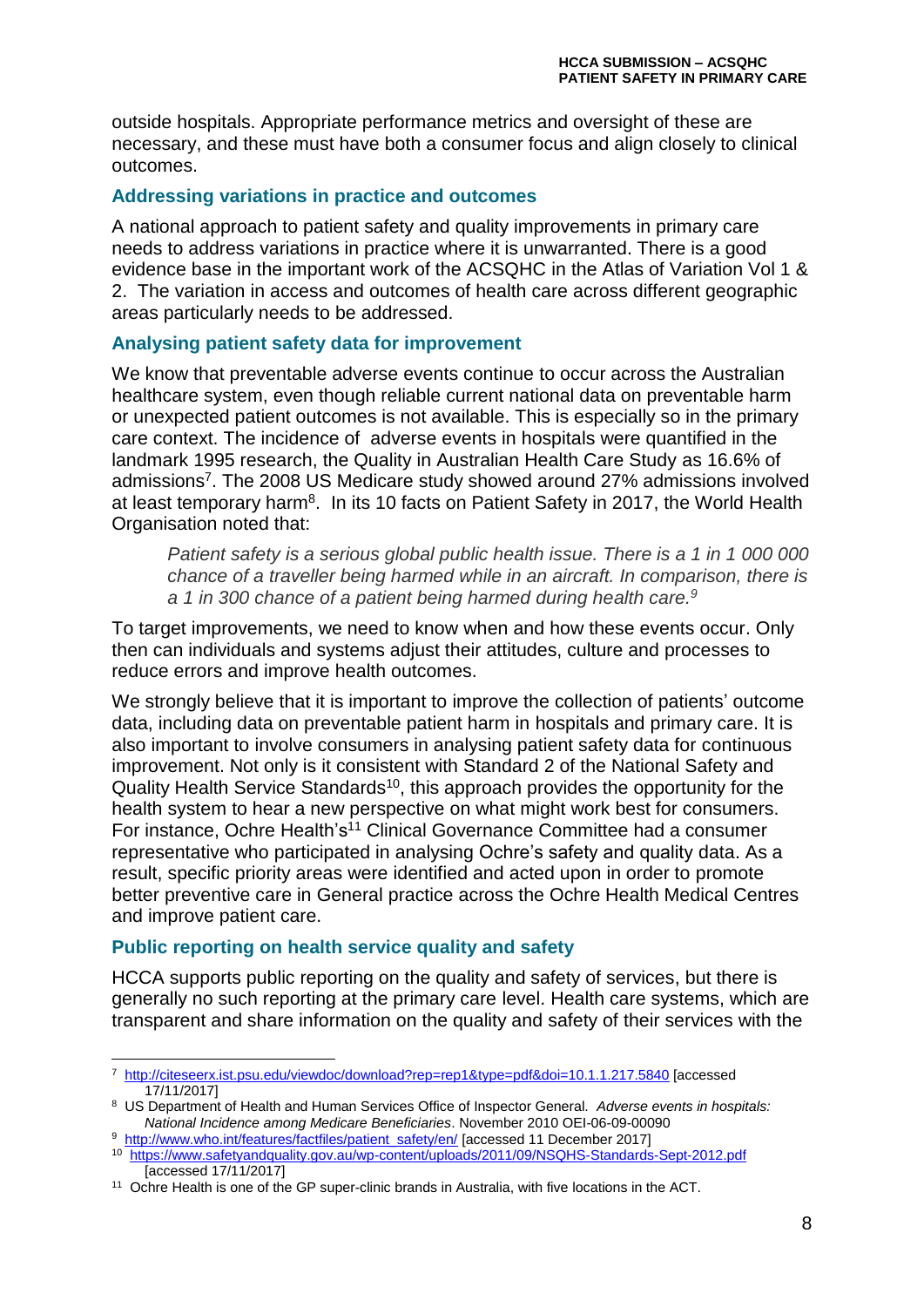public, realise improvements in services more rapidly and are more person-centred in their interactions<sup>12</sup>. Consumers and carers bring a perspective that is often overlooked but can provide significant insights into the quality and safety of services. In our recent research on quality and safety, consumers and carers demonstrated a strong interest in access to information about the Quality & Safety of ACT Health services, with 90% of online survey respondents indicating that they are interested in published information. Consumers and carers also want to see information on what improvements have been made based on complaints and feedback. The challenge in primary care is not only on collection of information but on how it is to be made available to consumers or potential consumers. These steps are in their very early stages in primary care.

# **5. Safety and quality improvement and implementation in primary care**

In the ACT the Capital Health Network is considering a proposal to undertake some work on whole of system learnings for quality and safety which addresses many of the issues raised in the Commission's consultation paper:

- Within primary care, General practice accreditation standards require a process for incorporating learnings into improvements in safety and quality.
- The consumer view is important to any review of clinical incidents as they are the ones with the experiential knowledge of incidents.
- Patient safety has evolved and developed in the context of hospital care, and while the underpinning concepts guiding the study of safety in hospitals remain relevant in primary and community care, new approaches to safety will be required in these settings.
- The successes of healthcare and improved living conditions mean that people now live longer with chronic conditions which were once fatal. This has led to a considerable transfer of responsibility from hospitals to both home and primary care. Safety models, safety methods, and interventions strategies must change accordingly.
- In the ACT, primary care tends not to be incorporated into incident management systems' complex processes for governance. And more specifically, while general practice accreditation standards mandate clinical governance requirements, including elements of an incident management system - the practical implementation of these systems is variable.

# **Medical and Professional Bodies**

Colleges can play a critical role in setting standards and training the workforce in primary care. However, in the current primary care context where practices operate as small businesses or as part of large corporate conglomerates that are geographically spread, the capacity for the relevant colleges to ensure that care is delivered safely and meets the needs of consumers and carers is quite limited. There is added complexity, given the multiple colleges which can be involved in the team-based primary care context.

The regulatory function of the Australian Health Practitioner Regulation Agency (AHPRA) and health complaints entities therefore play important roles in patient

 $\overline{a}$ <sup>12</sup> Berwick,D et al. Transforming Healthcare: A safety Imperative, BMJ Quality & Safety, Volume 18, Issue 6, 2009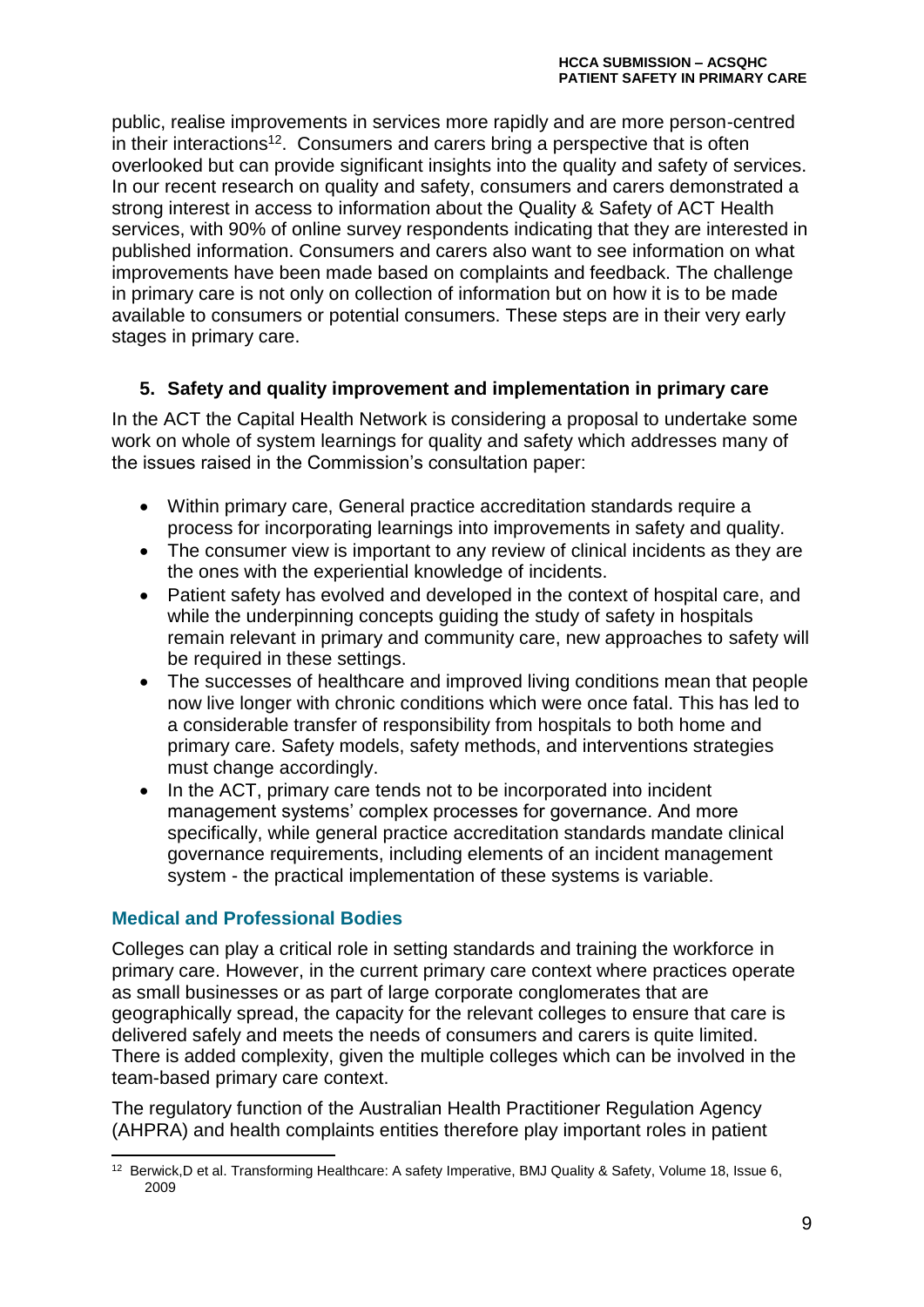safety and quality improvements in primary care. This role could be enhanced by adopting the model used in the primary health care context, which is grounded in the Social Determinants of Health. This model puts the person at the centre of the health service being delivered. As such, data collected by AHPRA could be more systematically used to better inform improvement processes (for example, the work of Dr Marie Bismark on using complaints to identify gaps in quality and work on mechanisms to address them $13$ ).

Given the complexities for individuals and families who are marginalised in our society, the role of primary care could be further extended into the social care environment as well as direct healthcare. If primary health care becomes more active in these broader aspects of preventive health in the context of the social determinants of health, then there is a need for a more holistic approach to complaints and concerns, and regulation.

#### **Resources to support safety and quality in primary care**

Choosing Wisely Australia<sup>14</sup> is a quality improvement initiative in health care that challenges the way we think about health care. The work of Choosing Wisely Australia is encouraging clinicians and consumers to work together to understand what care is truly needed – identifying which practices are 'low-value', of no or little benefit, or in some cases, lead to harm. This is as important in both primary care as well as hospital-based care.

The UK Health Foundation patient safety improvement strategies<sup>15</sup> are a valuable source of information. These strategies are evidence based and applicable to primary care and already align to a degree with the Australian Safety and Quality Framework for Health Care<sup>16</sup>.

The British Columbia Patient Safety & Quality Council (BCPSQC)<sup>17</sup> also has a range of strategies and resources available to improve patient safety and quality of care. The BCPSQC works to enhance patient safety, reduce errors, promote transparency and identify best practices to improve patient care. It encourages collaboration and coordination from health system stakeholders and promotes a patient-centred, innovative and inclusive approach to health care improvement.

The Improvement Foundation<sup>18</sup> is a non-profit organisation with a focus on quality improvement, and has undertaken a significant amount of work on demonstrating how safe, high quality health services are more effective, efficient and preferred by consumers. This is an important evidence base to consider and articulate, in order to gain both support and engagement in implementation of any national strategies for patient safety and quality in primary care. One of the key activities of the Improvement Foundation is the Australian Primary Care Collaboratives Program<sup>19</sup>.

<sup>-</sup><sup>13</sup> [http://mspgh.unimelb.edu.au/research-groups/centre-for-health-policy/law-and-public-health/a-national-study](http://mspgh.unimelb.edu.au/research-groups/centre-for-health-policy/law-and-public-health/a-national-study-of-healthcare-complaints)[of-healthcare-complaints](http://mspgh.unimelb.edu.au/research-groups/centre-for-health-policy/law-and-public-health/a-national-study-of-healthcare-complaints) [accessed 1/12/2017]

<sup>14</sup> <http://www.choosingwisely.org.au/home> [accessed 1/12/2017]

<sup>15</sup> <http://www.health.org.uk/sites/health/files/ContinuousImprovementPatientSafety.pdf>

 $[accessed 1/12/2017]$ 

<sup>16</sup> <https://www.safetyandquality.gov.au/wp-content/uploads/2012/01/32296-Australian-SandQ-Framework1.pdf> [accessed 1/12/2017]

<sup>17</sup> <https://bcpsqc.ca/> [accessed 1/12/2017]

<sup>18</sup> <http://improve.org.au/> [accessed 14/11/2017]

<sup>19</sup> <http://improve.org.au/news-and-media/apcc-program-value-money/#.WhtgGsaWbIV> [accessed 27/11/2017]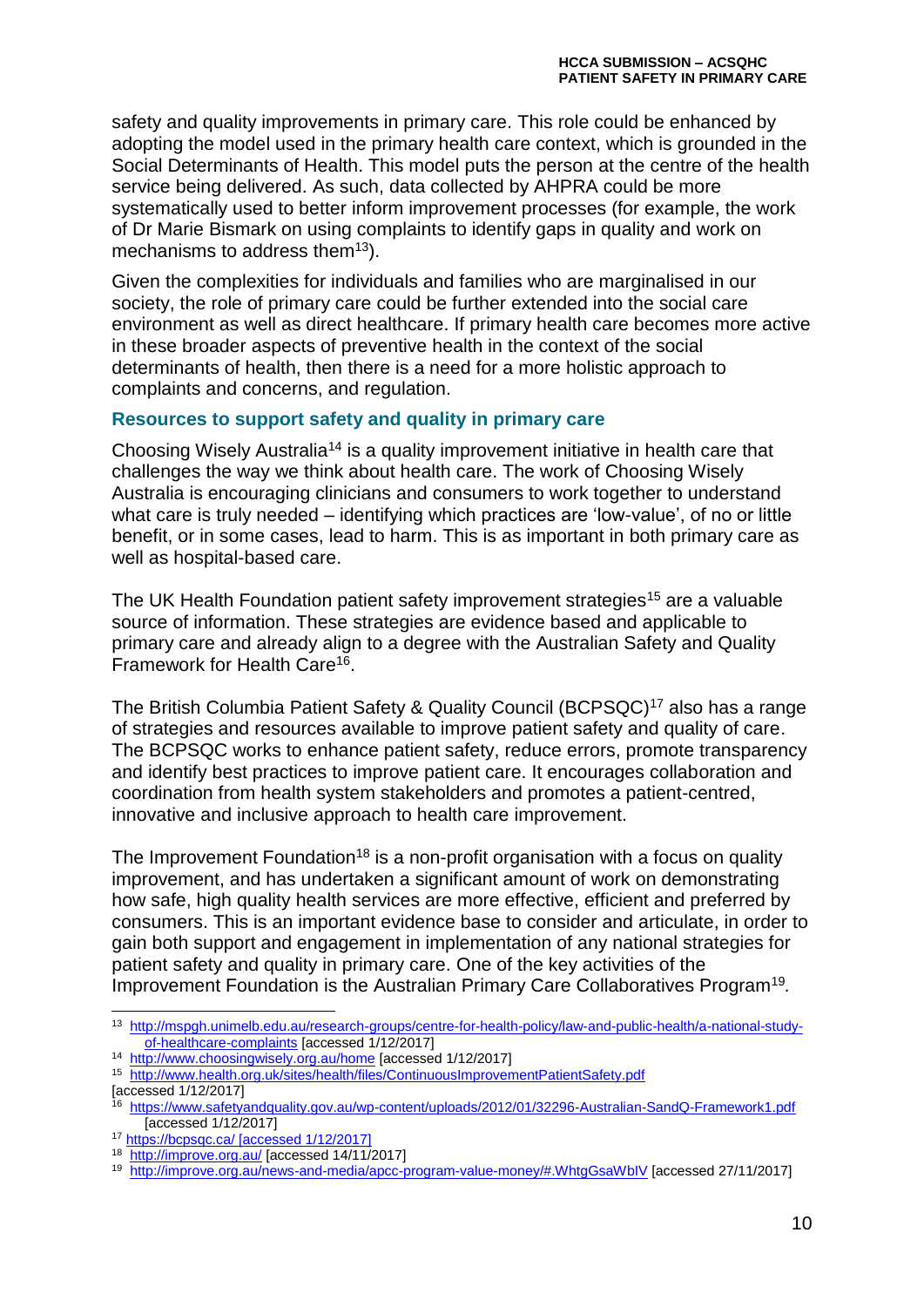This program runs "Breakthrough Collaboratives" using subject matter and implementation experts, along with primary care teams, to help develop and implement quality improvement in particular chronic disease or health prevention areas. These programs demonstrate good evidence for improving patient care.

#### **6. Consumer perceptions of safety and quality in primary care and the issues that are most important to them.**

HCCA's research into "Consumer experiences and expectations of General practice and after-hours primary care in the ACT" captured the following comments about the difference quality primary care makes to their lives:

*[I] am now very happy with my current GP… I feel my current GP is well prepared for my visits – reviews notes prior to seeing me – is very supportive and offers as much help as I want to take.*

*My current GP practice was the first practice I had visited that take notes on your family history, check your weight, blood pressure etc… on your first visit. Each year they update this. I had never been to a GP who had done this before, I have a lot of family history of cancer, and without me asking reassured me of any anxieties I had regarding this.*

*My experience with the GP and practice I now attend was life changing. To be heard, treated like a human & with compassion brokered my pathway to recovery. I was able to stabilize, educate myself and find work. The relationship I have with the GP is still one of safety and support.*

*Kindness and the human touch are the thing I always recall from my interaction with health care professionals. When that is there I can tolerate a lot of inconvenience and even mistakes.*

*I am very satisfied with the services offered by my GP – efficient but effective… take issues seriously, don't feel rushed, take care to explain issues.*

HCCA recently conducted the research project "Spend Time To Save Time: What quality and safety means to health care consumers and carers in the ACT". This research was part of a partnership with ACT Health to co-design a Quality Strategy to improve the quality and safety of health care and to reduce the incidence of preventable patient harm and unexpected outcomes. Once the "Quality Strategy" has been finalised, HCCA is looking forward to being actively involved in the implementation process. As part of this partnership with ACT Health, HCCA undertook an online survey, and small group consumer and community consultations, to identify what quality and safety means to consumers and carers and to record experiences and perspectives of care provided by ACT Health. Participants in the online survey were presented with statements based on the Picker Principles, and the research process confirmed the importance of personcentred care to health care consumers in the ACT.

Issues relevant to this consultation that were identified in this research include:

1. The effectiveness of multidisciplinary team working needs to be improved and supported, particularly between medical and surgical specialities;